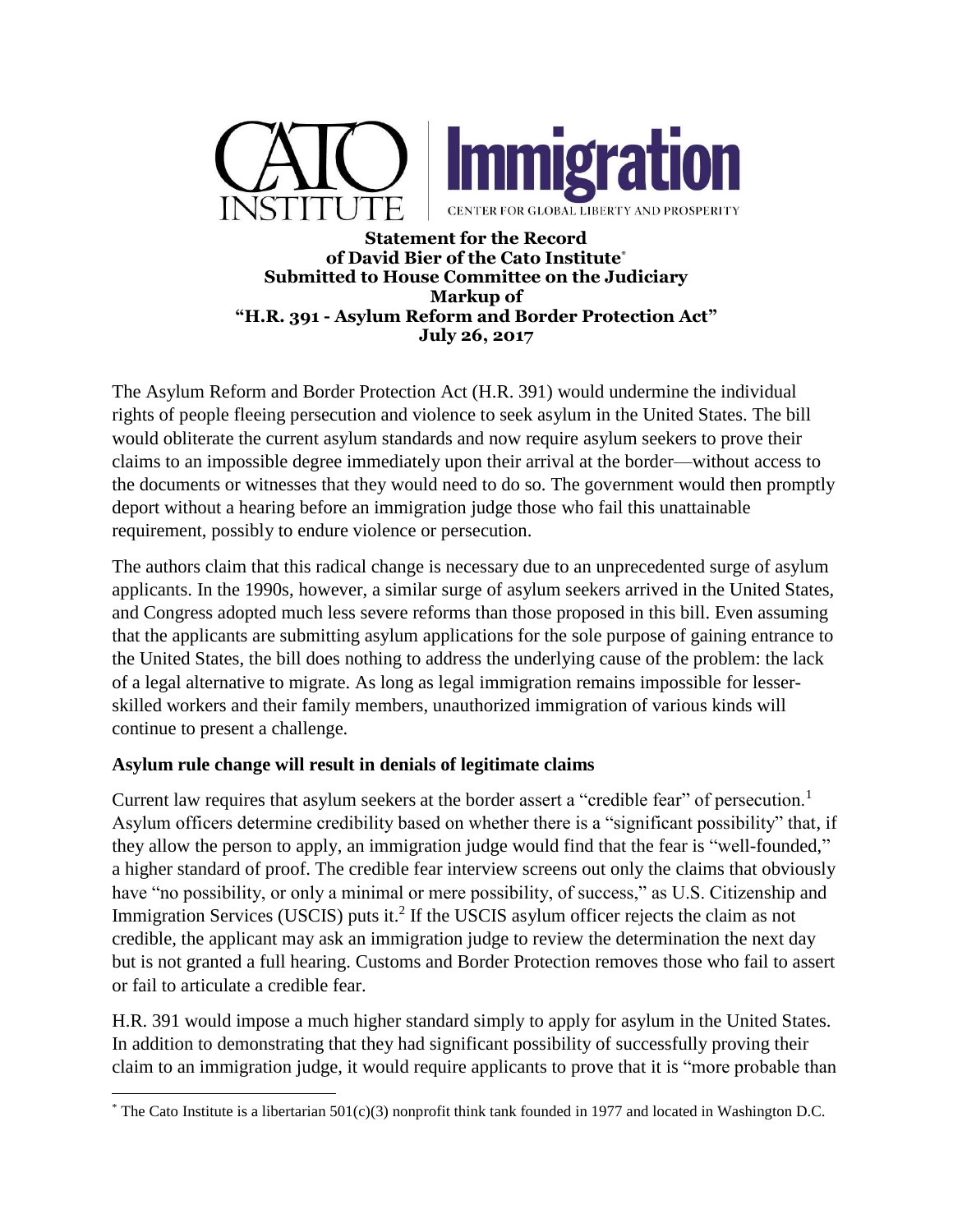not" that their claims are true—a preponderance of the evidence standard.<sup>3</sup> This standard eviscerates the lower bar that Congress established. The committee simply cannot expect that asylum seekers who may have had to sneak out of their country of origin in the dead of night or swim across rivers to escape persecution will have sufficient evidence the moment they arrive in the United States to meet this burden.

In 2016, a group of Syrian Christians who traveled thousands of miles across multiple continents and then up through Mexico to get to the United States arrived at the border to apply for asylum.<sup>4</sup> Thankfully, they met the credible fear standard and were not deported, which enabled them to hire an attorney to help them lay out their claim, but this new standard could endanger anyone who follows their path. An inability to provide sufficient evidence of their religion, nationality, residence, or fear would result in deportation immediately after presenting themselves at the border.

The authors imply that requiring them to prove their statements are true is not the same as requiring them to prove their entire asylum case, but this is a distinction without a difference.<sup>5</sup> Asylum applicants must state a "credible fear" of persecution. Those statements would then be subject to the much more stringent standard. Of course the government should demand the truth from all applicants, but this is a question of the standard by which asylum officers should use to weed truth from falsehood. It is virtually impossible that, by words alone, asylum seekers could prove that it is "more probable than not" that their statements are true.

The committee should consider this fact: in 2016, immigration judges reversed nearly 30 percent of all denials of credible fear that came to them on appeal.<sup>6</sup> This means that even under the current law, asylum officers make errors that would reject people with credible claims of persecution. If Congress requires an even greater burden, many more such errors will occur, but faced with the higher evidentiary requirement, immigration judges will have little choice but to ratify them.

Here is another sign that the truth is not enough: asylum applicants with attorneys were half as likely to have their asylum denied by immigration judges in 2016 as those without attorneys. Indeed, 90 percent of all applicants without counsel lose their case, while a majority with counsel win theirs.<sup>7</sup> This demonstrates that people need more than just honesty—they also need to understand what evidence is relevant to their case and need help to gather documents, witnesses, and other evidence to support their claim.

For these reasons, Congress never intended the credible fear interview as a rigorous adversarial process because it wanted to give people who could credibly articulate a fear of persecution an opportunity to apply. It knew that while some people without legitimate claims would be able to apply, the lower standard of proof would protect vulnerable people from exclusion. As Senator Alan Simpson, the sponsor of the 1996 bill that created the credible fear process, "it is a significantly lesser fear standard than we use for any other provision."<sup>8</sup> Indeed, during the debate over the compromise version of the bill, proponents of the legislation touted that the fact that they had dropped "the more probable than not" language in the original version.<sup>9</sup>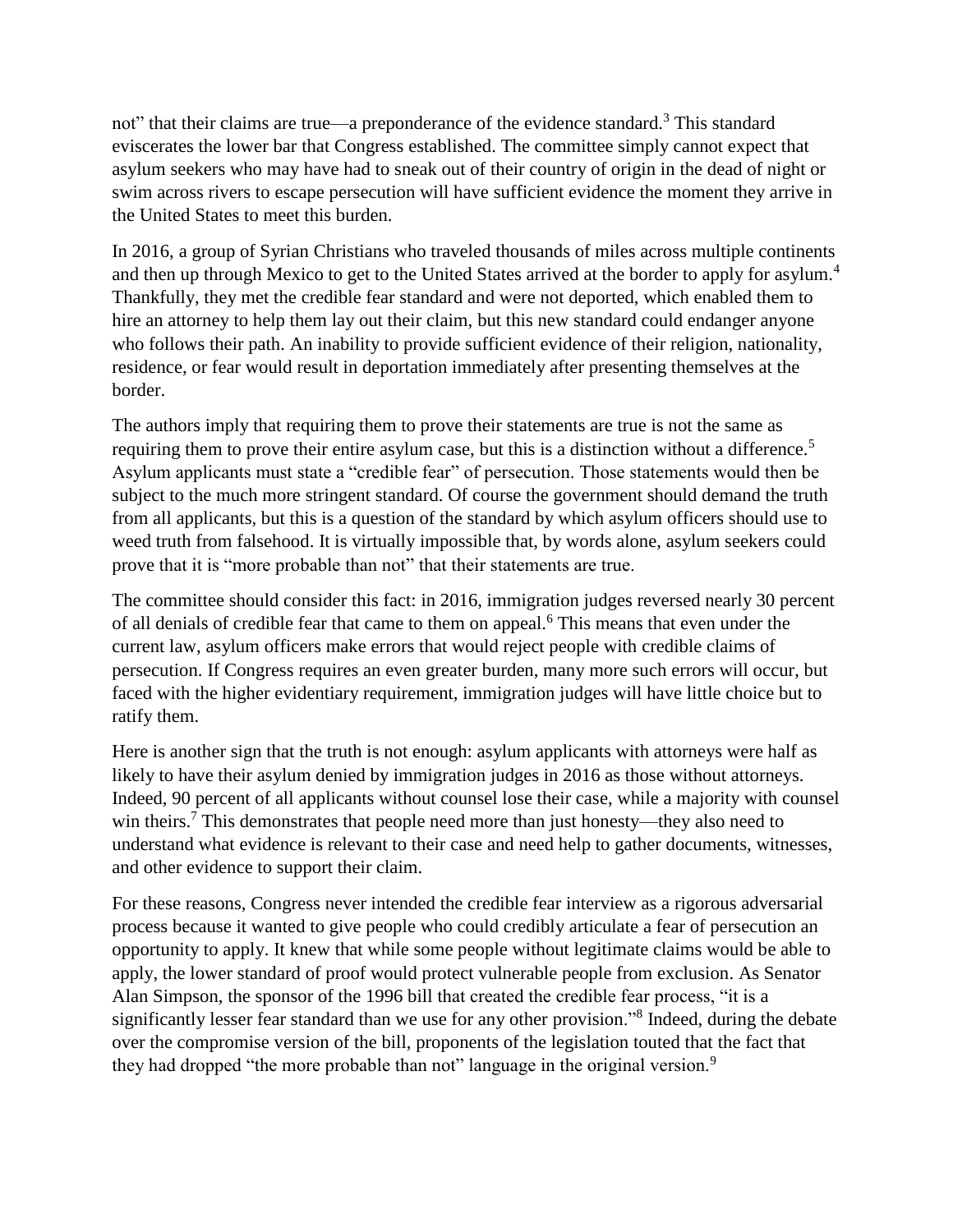#### **Asylum surge is not unprecedented**

**Figure 1**

People can either apply for asylum "affirmatively" to USCIS on their own or they can apply "defensively" after they come into the custody of the U.S. government somehow, such as at the border or airport, to an immigration judge, which would include the credible fear process. If USCIS denies an "affirmative" applicant who is in the country illegally, the government places them in removal proceedings before an immigration judge where they can present their claim again.

Reviewing the data on asylum claims, two facts become clear: total asylum claims peaked in the 1990s, and a substantial majority of claims are affirmative—that is, done voluntarily, not through the credible fear process or through removal proceedings. Although credible fear claims—a process that was first created in 1997—have increased dramatically, the overall number of asylum claims has still not reached the highs of the early 1990s. Unfortunately, the immigration courts have not published the number of cases that they received before 1996, but as Figure 1 shows, the United States has experienced similar surges of asylum seekers to 2016.<sup>10</sup>



# **Asylum Applications Received and Credible Fear Claims Approved, 1985-2016**

# *Sources: Department of Justice; Department of Homeland Security, and U.S. Citizenship and Immigration Services*

It is noteworthy that in the midst of the surge in the 1990s, Congress did not adopt the draconian approach that this bill would require. Rather, it created the credible fear process that the bill would essentially eliminate. The authors of the legislation, however, argue that the Obama administration turned the credible fear process into a rubber stamp, allowing applicants to enter regardless of the credibility of their claims. But again a look at the numbers undermines this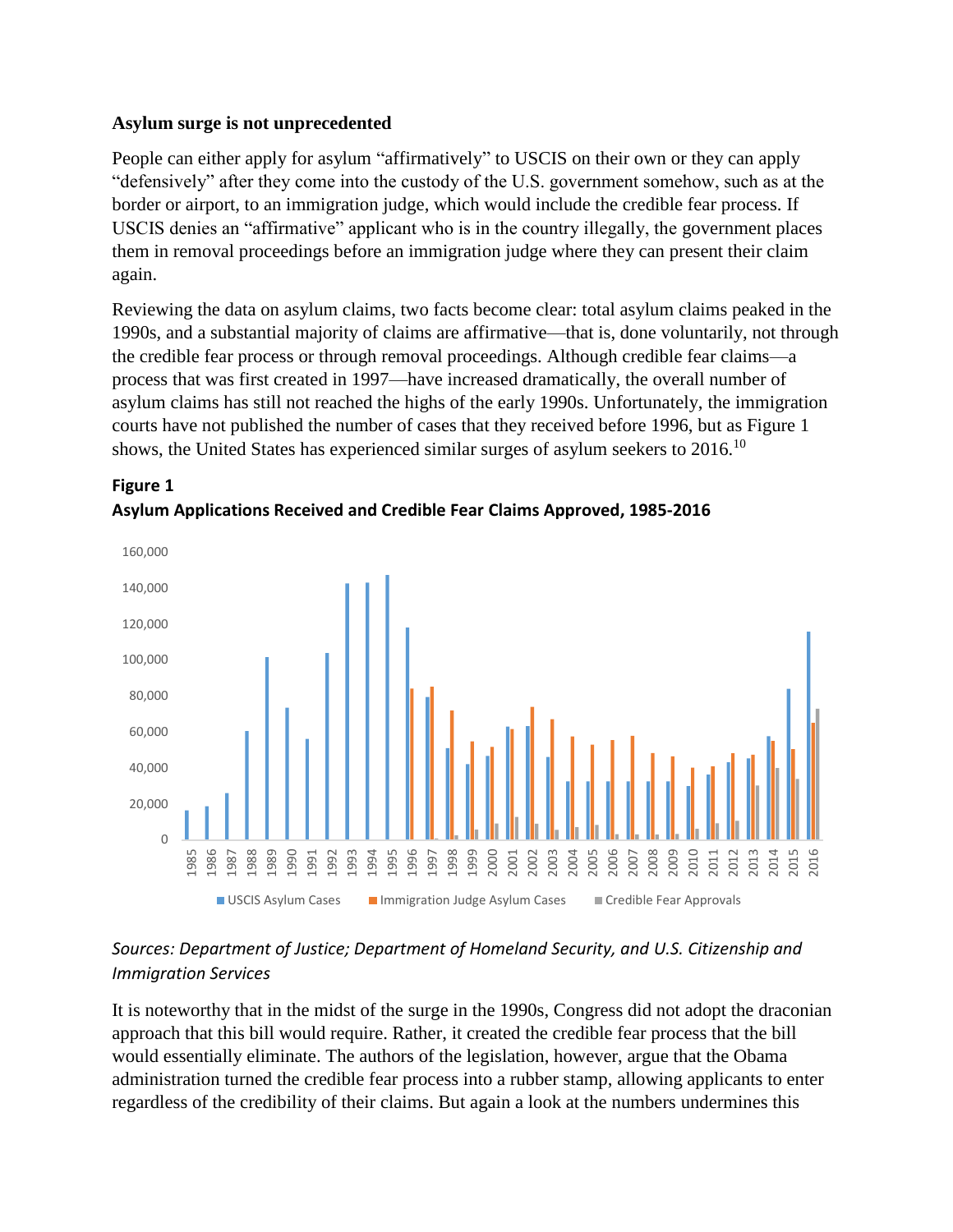narrative. As Figure 2 highlights, the Obama administration denied an average of about 25 percent of all asylum seekers from 2009 to 2016.<sup>11</sup>



**Credible Fear of Persecution Claims, FY 1997 to 2017**

**Figure 2**

## *Sources: Rempell (1997-2008); USCIS (2009-2016)*

Despite fluctuations of up to 35 percentage points during this time, there is simply no relationship at all between the rate of approval and the number of claims being made. Factors other than the approval rate must be driving the number of applications. Some of these claims are undoubtedly invalid or even fraudulent, but given that a majority of claims by individuals with representation in immigration court win their asylum claims, it is obvious that the credible fear process has protected many people from deportation to persecution abroad.<sup>12</sup>

If fraudulent claims are a concern, Congress can best address it in the same way that it has successfully addressed other aspects of illegal immigration from Mexico: through an expansion of legal immigration. During the 1950s and again recently in the 2000s, Congress expanded the availability of low-skilled guest worker visas, which led to a great reduction in the rate of illegal immigration. Figure 3 presents the number of guest workers entering each year and the number of people each border agent apprehended each year—the best available measure of illegal immigration. It shows that the period of high illegal immigration occurred almost exclusively during the period of restrictive immigration.<sup>13</sup>

Most guest workers today are Mexicans.<sup>14</sup> This is largely due to the fact that the current guest worker programs are limited to seasonal temporary jobs and Mexico is closer to the United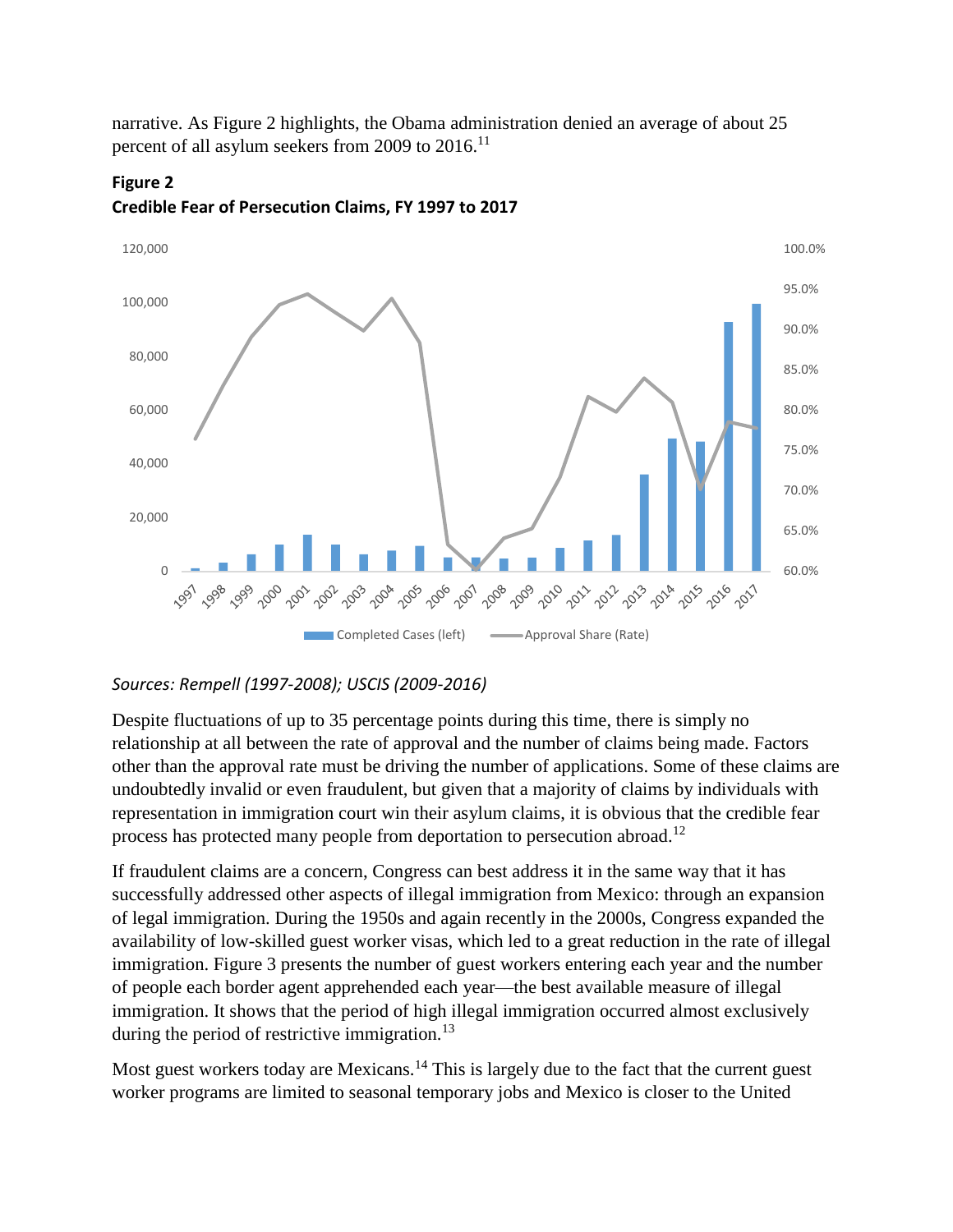States, which makes trips to and from the United States easier. By comparison, most asylum seekers are from Central America. Assuming that a significant portion of these asylum seekers are either reuniting with illegal residents already in the United States or are seeking illegal residence themselves, these seasonal programs are unavailable to them.



**Guest Worker Entries and Apprehensions of Illegal Aliens per Border Patrol Agent, 1946-2015**

**Figure 3**

*Sources: Border Patrol; Immigration and Naturalization Service; Department of Homeland Security*

Congress should create a temporary work visa program for low-skilled workers in year-round jobs, similar to the H-1B visa for high-skilled workers.<sup>15</sup> This would cut down on asylum fraud and illegal immigration without the downsides that this bill presents.